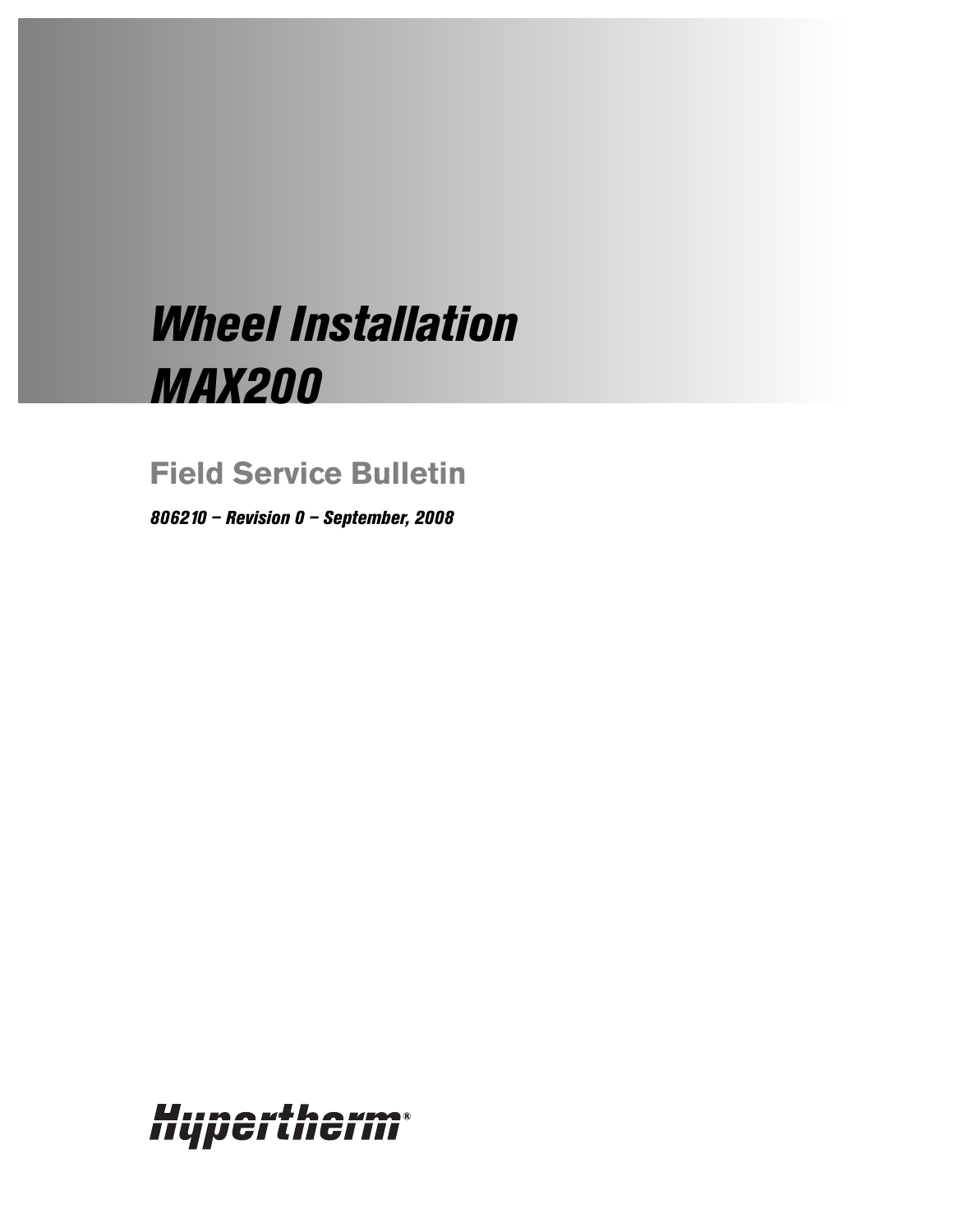

#### **DANGER ELECTRICAL SHOCK CAN KILL**

The line disconnect switch must be in the OFF position before making the power cable connections. In the U.S., use a "lock-out/tag-out" procedure until installation or repair is complete. In other countries, follow appropriate national or local safety procedures. See the *Safety Section* of the system Manual for more safety precautions.

# **Introduction**

#### **Purpose**

#### **Tools and materials needed**

9/16 inch wrench

### **Contents**

| <b>Part Number</b> | <b>Description</b>                      | Qtv |
|--------------------|-----------------------------------------|-----|
| 027195             | Caster: 6 in. swivel whee               | 2   |
| 027238             | Caster: 6 in. fixed wheel               | 2   |
| 075136             | Bolt: 9/16 in. hex head, 3/4 in. length | 16  |
| 075178             | Washer: 3/8 in.                         | 16  |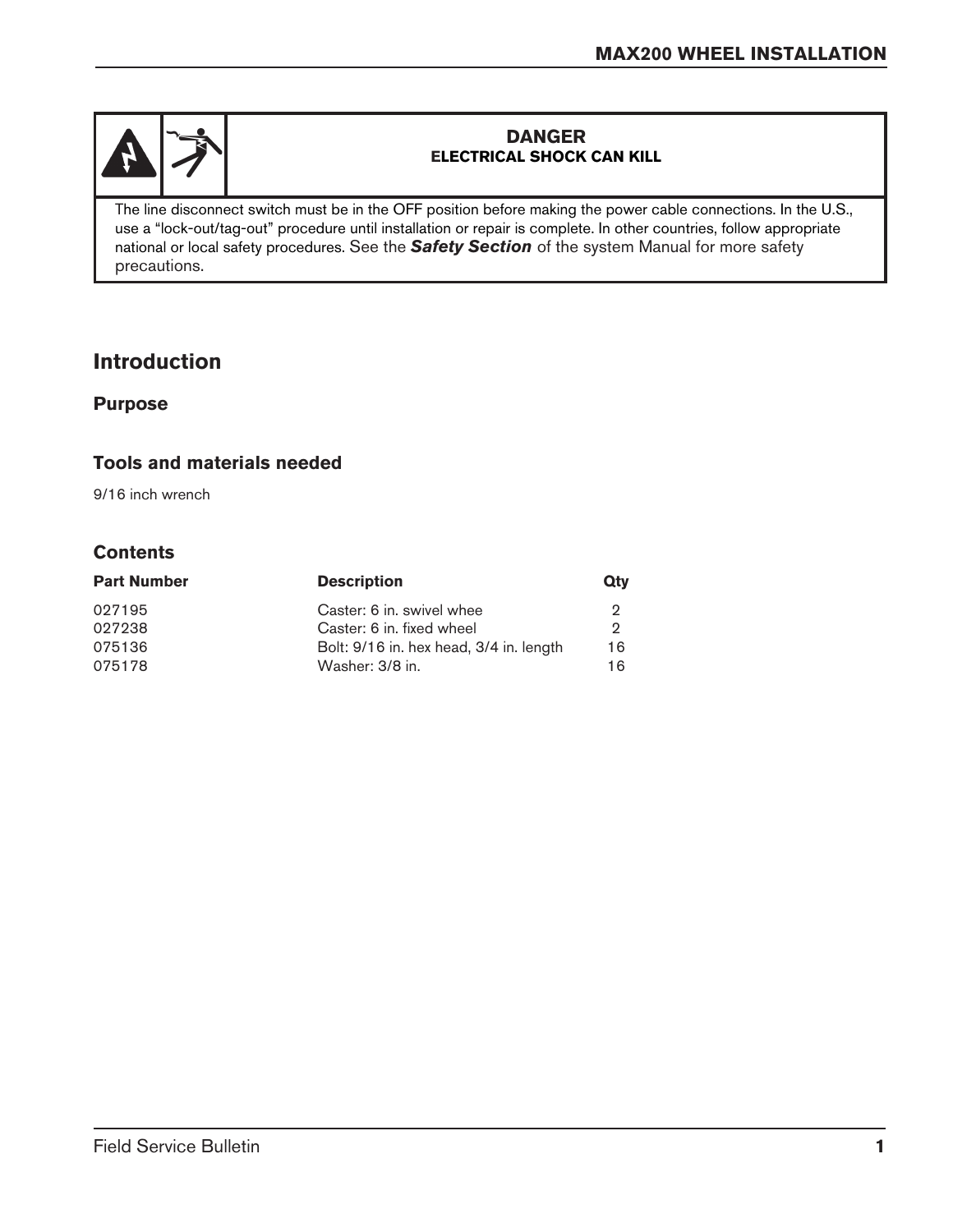## **Installation**



#### **DANGER**

- **The system weighs up to 780 pounds (351 kg).**
- **Always use lifting equipment that is designed for the weight requirement.**
- **Always use a second method of support when working on a suspended power supply.**
- 1. Raise the power supply to gain access to the base
- 2. Install both of the swivel casters on the front of the power supply. Align the holes in the caster plate with the bolt holes in the base of the power supply
- 3. Place 1 lock washer on each bolt, and Install the bolts, (4) per caster
- 4. Repeat with second swivel wheel
- 5. Repeat the process for the fixed wheels



Caster plate





Bolt holes (4 per cater)